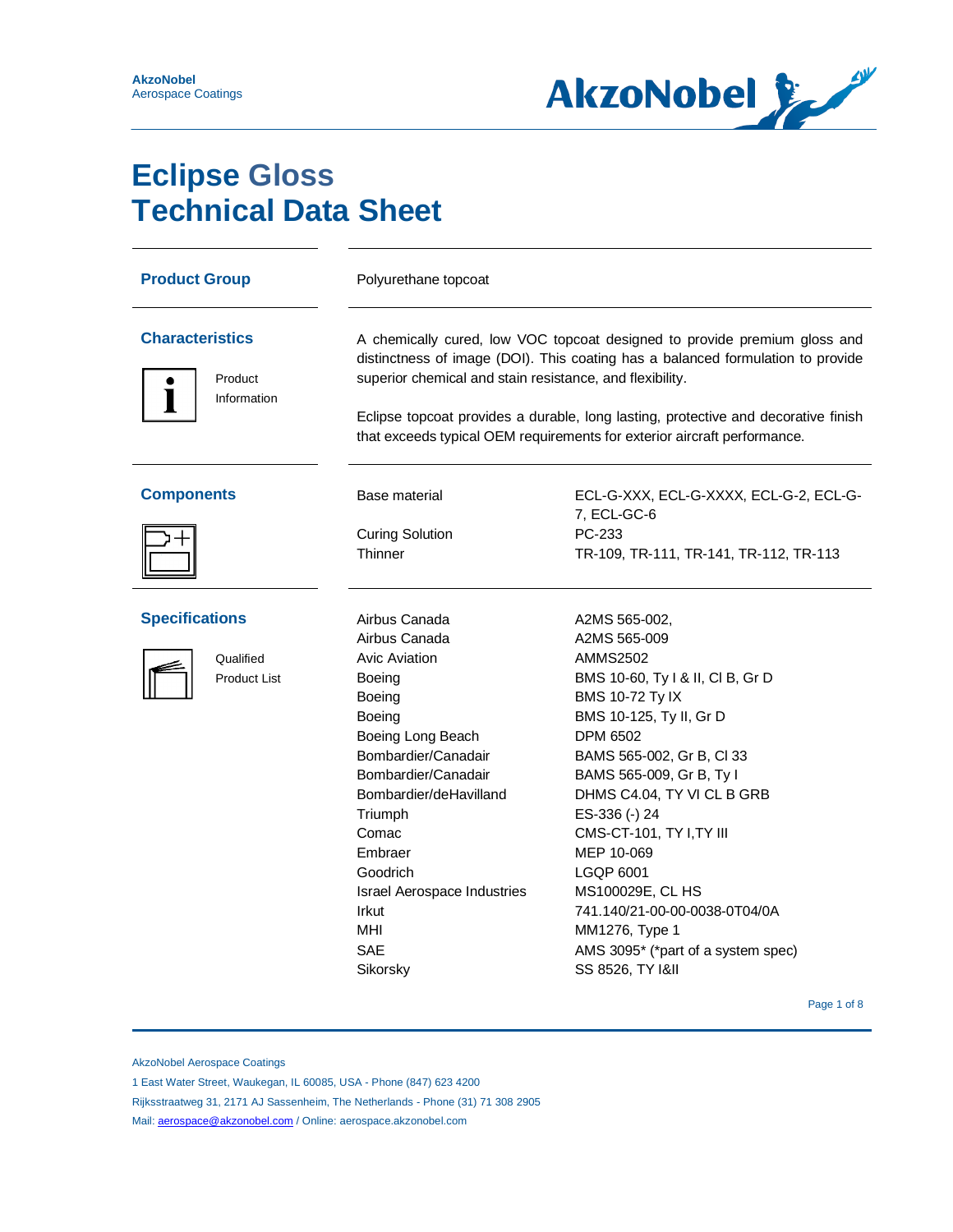

|                                       |                                 | Xian Aircraft Corp                                                                                                                                                                               | XMS1622                                                                                                                                                                                                                                                                                                                                                                                                                                                |
|---------------------------------------|---------------------------------|--------------------------------------------------------------------------------------------------------------------------------------------------------------------------------------------------|--------------------------------------------------------------------------------------------------------------------------------------------------------------------------------------------------------------------------------------------------------------------------------------------------------------------------------------------------------------------------------------------------------------------------------------------------------|
|                                       |                                 | (QPL) at aerospace.akzonobel.com/products.                                                                                                                                                       | Product specifications are constantly changing, to ensure the most accurate<br>information regarding specifications, please check our online qualified product list                                                                                                                                                                                                                                                                                    |
| <b>Surface Conditions</b><br>Cleaning |                                 | and other AkzoNobel primers.<br>woven abrasive pad.<br>application of the pre-treatment or primer.<br>Remove dust and debris with a tack rag or equivalent.                                      | Eclipse is compatible with 10P20-44, 10P20-44MNF, 2111, 2118, 10P8-11,<br>Clean aged primer or epoxy/polyurethane finishes and sand/abrade to a<br>uniform matt finish using grade P320 sandpaper or an aluminum oxide non-<br>Clean and degrease the surface with an approved cleaning solvent prior to                                                                                                                                               |
|                                       | <b>Instruction for Use</b>      |                                                                                                                                                                                                  |                                                                                                                                                                                                                                                                                                                                                                                                                                                        |
|                                       | <b>Mixing Ratio</b><br>(volume) | ECL-G-XXX, ECL-G-XXXX, ECL-<br>G-2**, ECL-G-7, ECL-GC-6*<br>PC-233<br>Thinner                                                                                                                    | 2 parts<br>1 part<br>1 part                                                                                                                                                                                                                                                                                                                                                                                                                            |
|                                       |                                 | *3 hour dry to tape time.<br>for BMS 10-72 Type IX.<br>See thinner options under Drying Times.<br>mixture thoroughly prior to application.<br>Optional, TR-112 - Optional and TR-113 - Optional) | **ECL-G-2 meets performance of BMS 10-72. ECL-G-7 is the qualified Clear<br>**ECL-G-2 meets BAMS 565-002, ECL-G-7 meets BAMS 565-009.<br>Mix the base component thoroughly to a homogeneous state prior to the<br>addition of curing solution and thinner/reducer. Stir the catalyzed and activated<br>If a thinner other than Standard thinner is supplied, the batch acceptance<br>requirements must be defined in TDS, (TR-109 - Standard, TR-111 - |
|                                       | <b>Induction Time</b>           | Not Applicable.                                                                                                                                                                                  |                                                                                                                                                                                                                                                                                                                                                                                                                                                        |

Page 2 of 8 Page 2 of 8 Page 2 of 8 Page 2 of 8

AkzoNobel Aerospace Coatings

1 East Water Street, Waukegan, IL 60085, USA - Phone (847) 623 4200,

Rijksstraatweg 31, 2171 AJ Sassenheim, The Netherlands - Phone (31) 71 308 2905

Mail: [aerospace@akzonobel.com](mailto:aerospace@akzonobel.com) / Online: aerospace.akzonobel.com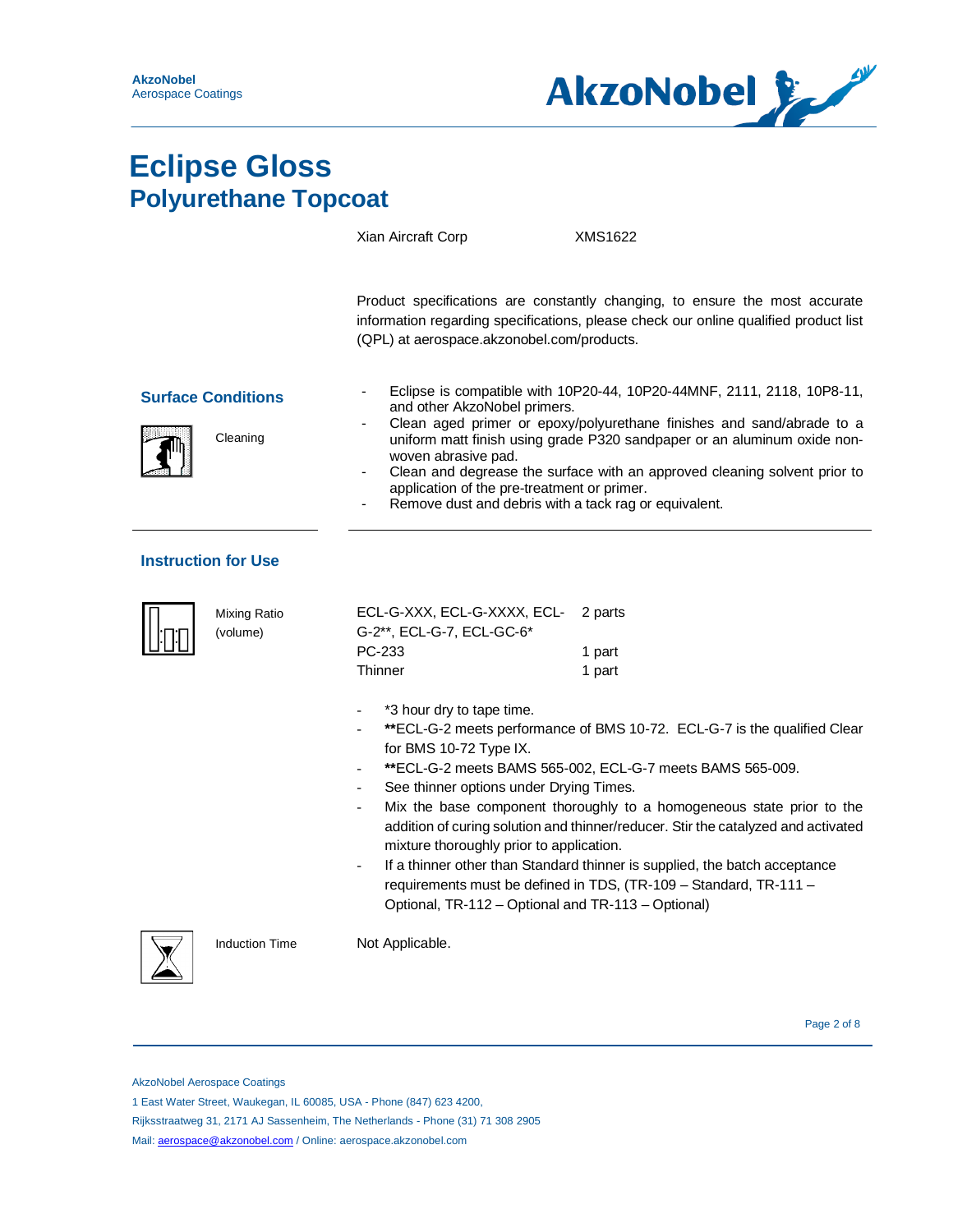

|                    | <b>Initial Spraying</b><br>Viscosity<br>$(25^{\circ}C/77^{\circ}F)$ | 30-50 seconds ISO-Cup 4<br>17-23 seconds signature Zahn-Cup 2<br>21-31 seconds EZ Zahn-Cup 2<br>15-22 seconds Ford Cup 4                                                          |                                                                                                                                                                    |
|--------------------|---------------------------------------------------------------------|-----------------------------------------------------------------------------------------------------------------------------------------------------------------------------------|--------------------------------------------------------------------------------------------------------------------------------------------------------------------|
|                    | Note                                                                | documentation available on request.<br>Initial Spray Viscosity with ECL-G-7 viscosity at:<br>FM 19 - 25" #2 Zahn Signature and PL 35" Max.<br>FM 18 - 25" #4 Ford and PL 32" Max. | Viscosity measurements are provided as guidelines only and are not to be used as<br>quality control parameters. Certified information is provided by certification |
|                    | Pot life<br>$(25^{\circ}C/77^{\circ}F)$                             | Gloss White<br>Gloss Colors<br>ECL-G-2 and ECL-G-7 Clear<br>ECL-GC-6                                                                                                              | 4 hours<br>3 hours<br>4 hours<br>1 hour                                                                                                                            |
|                    | Note                                                                | TR-109. See drying chart.                                                                                                                                                         | Pot life will be reduced by varying degrees when using the alternative thinners to                                                                                 |
| [ µm               | Dry Film<br><b>Thickness</b><br>(DFT)                               | 51-76 µm<br>$2 - 3$ mils                                                                                                                                                          |                                                                                                                                                                    |
|                    | Note                                                                | Some colors may require increased film thickness to achieve acceptable hide.                                                                                                      |                                                                                                                                                                    |
| <b>Application</b> | <b>Recommendations</b>                                              |                                                                                                                                                                                   |                                                                                                                                                                    |
|                    | Conditions                                                          | Temperature:<br>Relative Humidity:                                                                                                                                                | $15-35$ °C<br>59-95°F<br>35-75%                                                                                                                                    |
|                    |                                                                     |                                                                                                                                                                                   | Page 3 of 8                                                                                                                                                        |

AkzoNobel Aerospace Coatings

1 East Water Street, Waukegan, IL 60085, USA - Phone (847) 623 4200,

Rijksstraatweg 31, 2171 AJ Sassenheim, The Netherlands - Phone (31) 71 308 2905

Mail: **aerospace@akzonobel.com** / Online: aerospace.akzonobel.com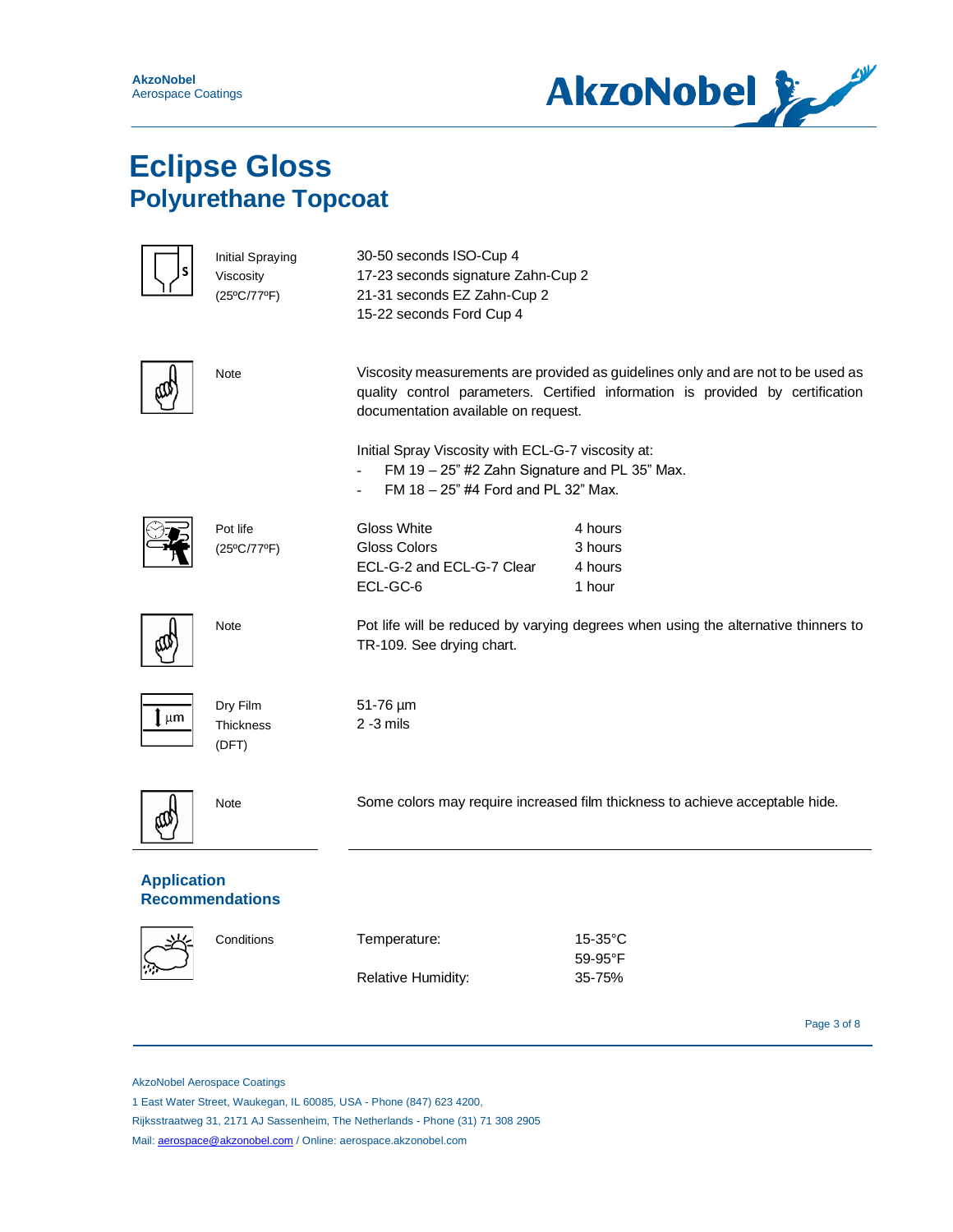



Equipment

Note **Eclipse may be applied in conditions outside the limits shown above. Care must be** exercised to ensure a satisfactory result. Please contact your local AkzoNobel Aerospace Coatings representative to determine the appropriate application techniques when environmental conditions fall outside of the recommended range.



| Spray gun<br>type                        | Nozzle orifice                       | Product flow                                    | Dynamic air pressure<br>at gun-inlet* |
|------------------------------------------|--------------------------------------|-------------------------------------------------|---------------------------------------|
| Conventional                             | $1.2 - 1.4$ mm                       | N/A                                             | 3-5 bar / 43-73 psi                   |
| HVLP/<br>next<br>generation              | $1.2 - 1.4$ mm                       | N/A                                             | 0.7 bar /10 psi**                     |
| Air atomizing -<br>electrostatic         | $1.2 - 1.5$ mm                       | 230-350 ml/min                                  | 4-5 bar /58-73 psi                    |
| Pressure<br>atomizing<br>(electrostatic) | $0.09 - 0.13$ mm in<br>$/60^{\circ}$ | 260-300 ml min or<br>75-90<br>bar<br>1-1.3k psi | 4-4.5 bar / 58-65 psi                 |

\*) measured with open trigger.

\*\*) measured at the air-cap. General advice to meet the HVLP / next generation spray gun requirements. Please validate with your local authorities.

Electrostatic, airless air assist or any standard suction, pressure or airless spray, and roller.



Number of **Coats** 

Apply Eclipse topcoat in two to three full wet coats applications to a recommended dry film thickness of 50-75 µm (2-3 mils).

When bright transparent colors (e.g. bright orange, yellow) are applied, it is advisable to first apply Eclipse foundation color in an off-white color (e.g. BAC 70846) before application of the final bright color. This to reduce the number of coats necessary for industrial hiding.

Page 4 of 8

AkzoNobel Aerospace Coatings

<sup>1</sup> East Water Street, Waukegan, IL 60085, USA - Phone (847) 623 4200,

Rijksstraatweg 31, 2171 AJ Sassenheim, The Netherlands - Phone (31) 71 308 2905

Mail: [aerospace@akzonobel.com](mailto:aerospace@akzonobel.com) / Online: aerospace.akzonobel.com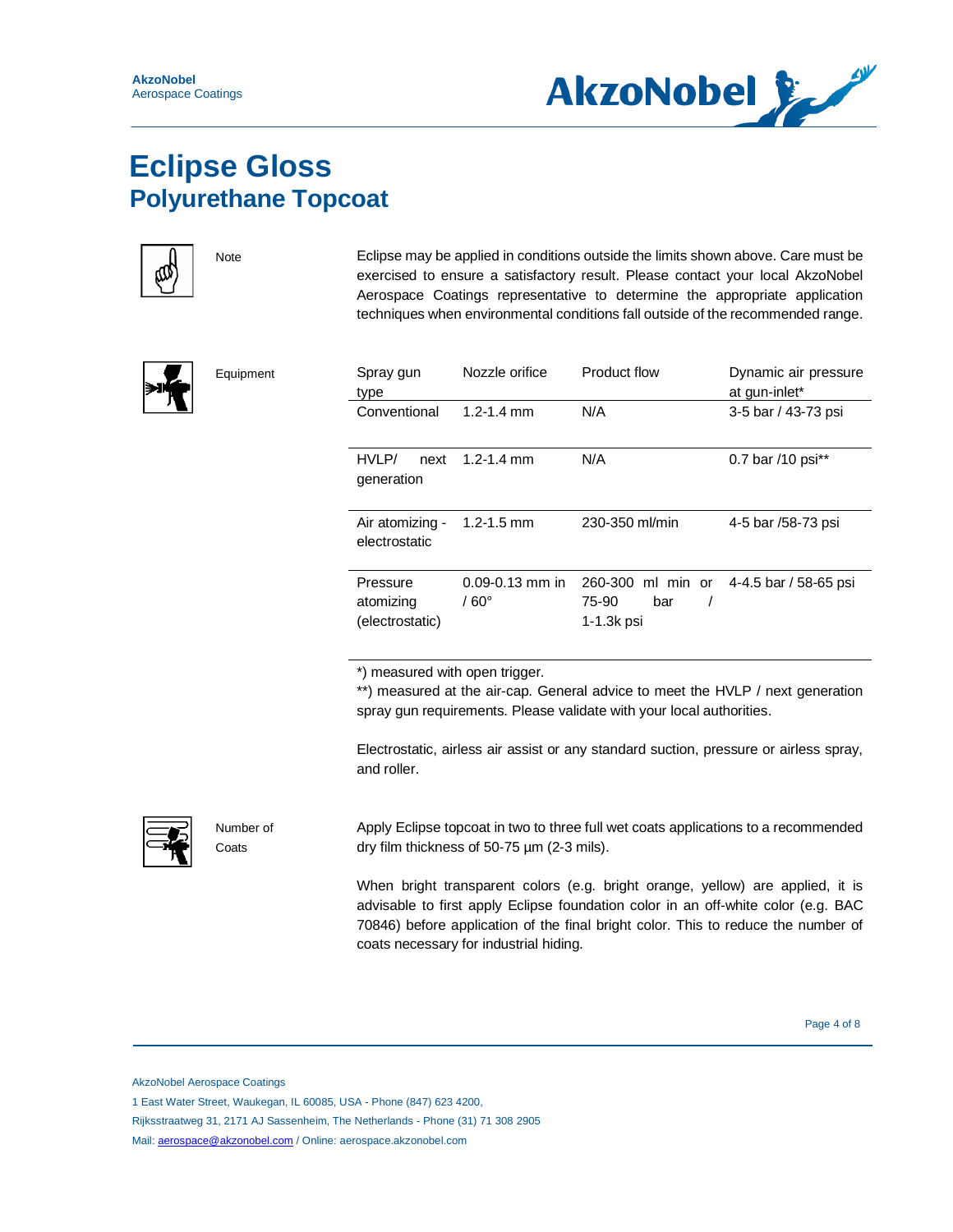



Note Allow coats to dry in accordance with the table below before recoating: Recommended recoat time at  $77 \pm 2$ °F ( $25 \pm 1$ °C) /  $50 \pm 5$ % RH)  $^*$ .

| Thinner/Reducer | <b>Recommended Re-coat Time</b> |
|-----------------|---------------------------------|
| TR-109          | 45-120 minutes                  |
| TR-111          | 30-60 minutes                   |
| TR-112          | 20-40 minutes                   |
| TR-113          | 15-30 minutes                   |
| TR-141          | 45-120 minutes                  |

\*Dry time refers to the elapsed time between the start of the first coat application and the start of the second coat application. Paint will transfer when touched and is not a cause for concern.

#### **Overcoat Window**

When applying Eclipse, color on color, the overcoat windows must be observed.

The overcoat window, before sanding is required, is 24 hours when TR-109 or TR 141 was used in the undercoat.

The overcoat window, before sanding is required, is 12 hours when TR-111 was used in the undercoat. If the undercoat has dried longer than the allotted time, sand/abrade to a uniform matt finish using grade P220 sandpaper an aluminum oxide non-woven abrasive pad. Clean Sanded area with AkzoNobel Ultra Prep Surface Cleaner or isopropyl alcohol, then tack to remove all dust prior to topcoat. The overcoat window will decrease as temperature and humidity increase.



Cleaning of Equipment

Solvent Cleaning C28/15 or TR-15 (electrostatic equipment) Solvent Cleaning C28/15 or TR-19 for other spray equipment

Page 5 of 8 and 2012 and 2012 and 2012 and 2012 and 2012 and 2012 and 2012 and 2012 and 2012 and 201

AkzoNobel Aerospace Coatings

1 East Water Street, Waukegan, IL 60085, USA - Phone (847) 623 4200,

Rijksstraatweg 31, 2171 AJ Sassenheim, The Netherlands - Phone (31) 71 308 2905

Mail: [aerospace@akzonobel.com](mailto:aerospace@akzonobel.com) / Online: aerospace.akzonobel.com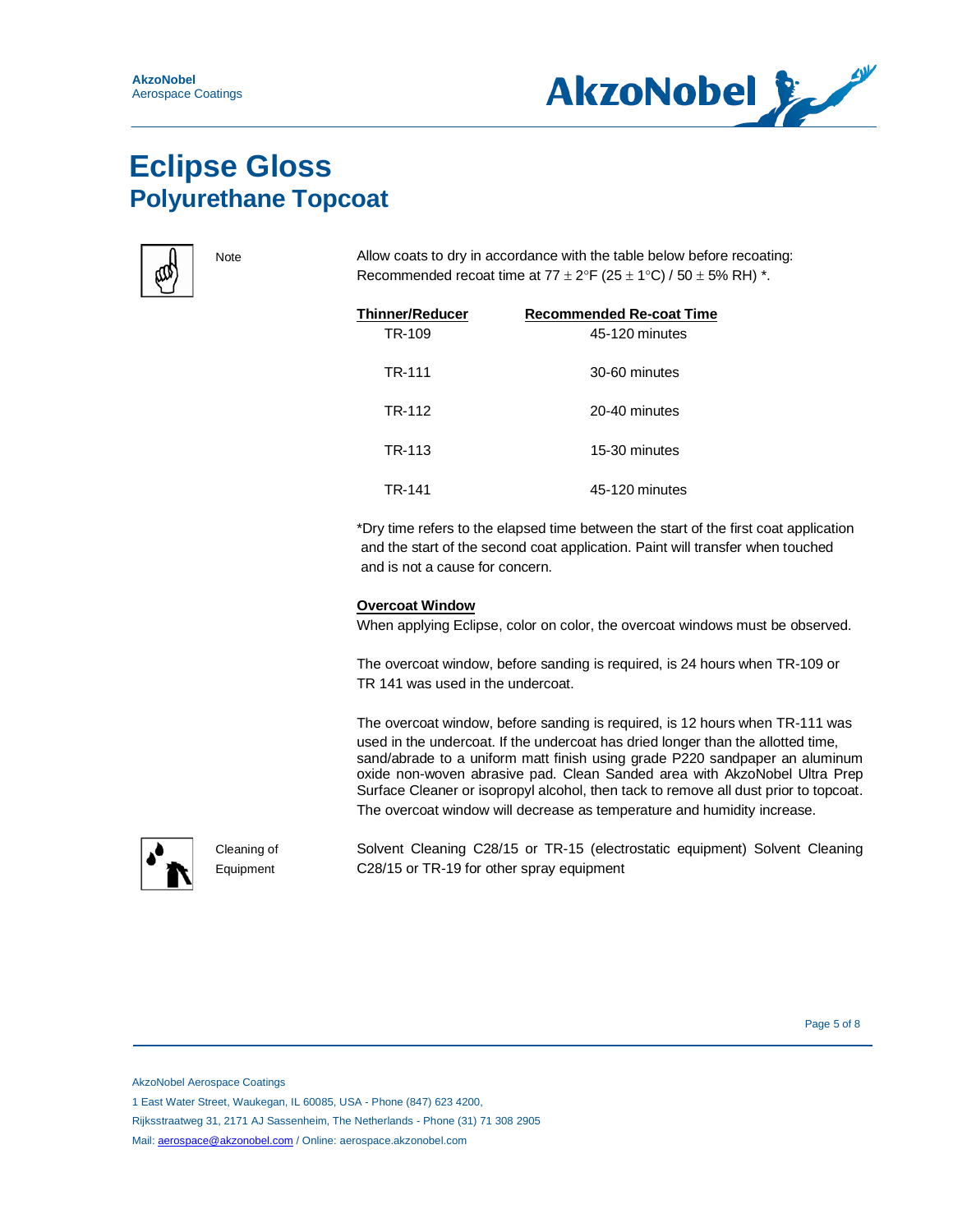



Note The quality of the application of all coatings will be influenced by the spray equipment chosen and the temperature, humidity, and air flow of the paint application area.

> When applying the product for the first time, it is recommended that test panels be prepared to identify the best equipment settings to be used in optimizing the performance and appearance of the coating.

#### **Physical Properties**



Drying Times (25ºC / 77ºF, 55% RH)

| ŝ | Dry to touch | 3.25 hours           | (TR-109)                 |
|---|--------------|----------------------|--------------------------|
|   |              | 3.25 hours           | $(TR-111)$               |
|   |              | 1.75 hours           | $(TR-112)$               |
|   |              | 45 mins              | $(TR-113)$               |
|   |              | 3.25 hours           | $(TR-141)$               |
|   | Dry to tape  | $10 - 12$ hours      | (TR-109)                 |
|   |              | 7 hours              | (TR-111)                 |
|   |              | 4.5 hours            | $(TR-112)$               |
|   |              | 3 hours              | (TR-113)                 |
|   |              | $10 - 12$ hours      | $(TR-141)$               |
|   |              |                      | TR-109, TR-111, TR-112 a |
|   |              | 10-72 and BMS 10-60. |                          |

TR-112 for roller application and TR-113 for touch up and markings only.

Ind TR-113 Boeing approved BMS

TR-141 formulated to optimize wet edge performance at elevated temperatures 85-100°F / 27-38°C.



**Theoretical** Coverage  $22 \text{ m}^2$  per liter ready to apply at 25  $\mu$ m dry film thickness. 900 ft<sup>2</sup> per US gallon ready to apply at 1 mil dry film thickness.



1.57  $g/m^2/\mu m$ . 0.0082 lbs/ft<sup>2</sup>/mil.

Page 6 of 8 and 20 and 20 and 20 and 20 and 20 and 20 and 20 and 20 and 20 and 20 and 20 and 20 and 20 and 20 and 20 and 20 and 20 and 20 and 20 and 20 and 20 and 20 and 20 and 20 and 20 and 20 and 20 and 20 and 20 and 20

AkzoNobel Aerospace Coatings

1 East Water Street, Waukegan, IL 60085, USA - Phone (847) 623 4200,

Rijksstraatweg 31, 2171 AJ Sassenheim, The Netherlands - Phone (31) 71 308 2905

Mail: [aerospace@akzonobel.com](mailto:aerospace@akzonobel.com) / Online: aerospace.akzonobel.com

Dry Film Weight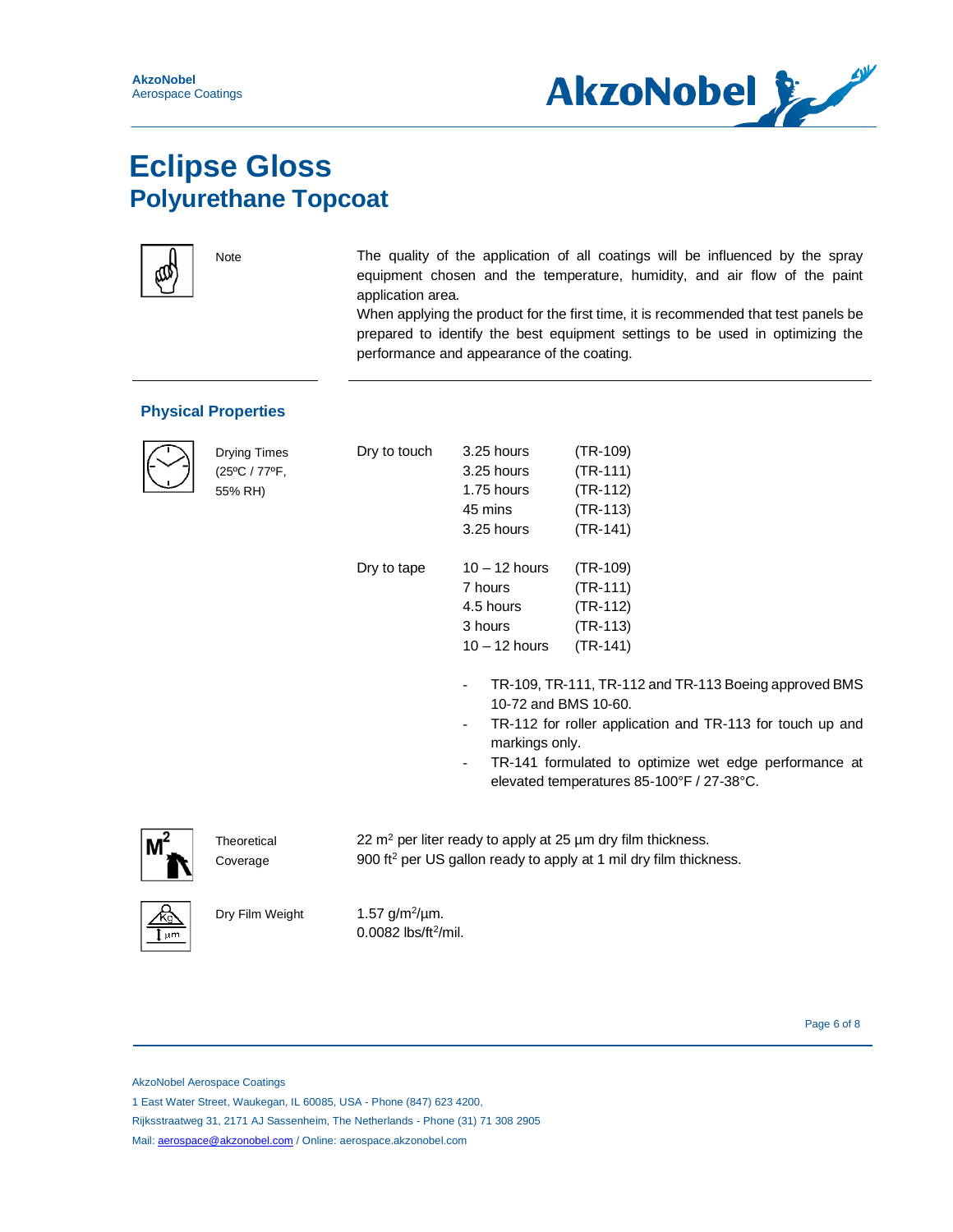

|     | Note                                                | For white and off-white color scheme.<br>Other colors available upon request.                                                                                                                                                                                                                                                    |                                                                                                                                                                                   |
|-----|-----------------------------------------------------|----------------------------------------------------------------------------------------------------------------------------------------------------------------------------------------------------------------------------------------------------------------------------------------------------------------------------------|-----------------------------------------------------------------------------------------------------------------------------------------------------------------------------------|
| VOC | Volatile Organic<br>Compounds                       | Maximum 420 g/l.<br>Maximum 3.5 lbs/gal.                                                                                                                                                                                                                                                                                         |                                                                                                                                                                                   |
|     | Gloss (60°)                                         | Minimum 90 GU.                                                                                                                                                                                                                                                                                                                   |                                                                                                                                                                                   |
|     | Color                                               | As required.                                                                                                                                                                                                                                                                                                                     |                                                                                                                                                                                   |
|     | Flash-point                                         | ECL-G-XXX<br>ECL-G-XXXX<br>ECL-G-2<br>ECL-G-7<br>ECL-GC-6<br>PC-233<br>TR-109<br>TR-111<br>TR-112<br>TR-113<br>TR-141                                                                                                                                                                                                            | 25°C / 77°F<br>25°C / 77°F<br>25°C / 77°F<br>25°C / 77°F<br>27°C / 80.6°F<br>166°C / 330.8°F<br>36°C / 96.8°F<br>34°C / 93.2°F<br>34°C / 93.2°F<br>34°C / 93.2°F<br>34°C / 93.2°F |
|     | Storage                                             | Store the product dry and at a temperature between 5 and 38°C / 41 and 100°F<br>per AkzoNobel Aerospace Coatings specification. Store in the original unopened<br>containers. Storage temperature and shelf life may vary per OEM specification<br>requirements. Refer to container label for specific storage life information. |                                                                                                                                                                                   |
|     | Shelf life<br>$5 - 38^{\circ}$ C<br>$(41 - 100$ °F) | ECL-G-XXX<br>ECL-G-XXXX<br>ECL-G-2<br>ECL-G-7                                                                                                                                                                                                                                                                                    | 24 months<br>24 months<br>24 months<br>24 months                                                                                                                                  |

Page 7 of 8 September 2014 19:30 September 2014 19:30 September 2014 19:30 September 2014 19:30 September 2016

AkzoNobel Aerospace Coatings

1 East Water Street, Waukegan, IL 60085, USA - Phone (847) 623 4200,

Rijksstraatweg 31, 2171 AJ Sassenheim, The Netherlands - Phone (31) 71 308 2905

Mail: [aerospace@akzonobel.com](mailto:aerospace@akzonobel.com) / Online: aerospace.akzonobel.com